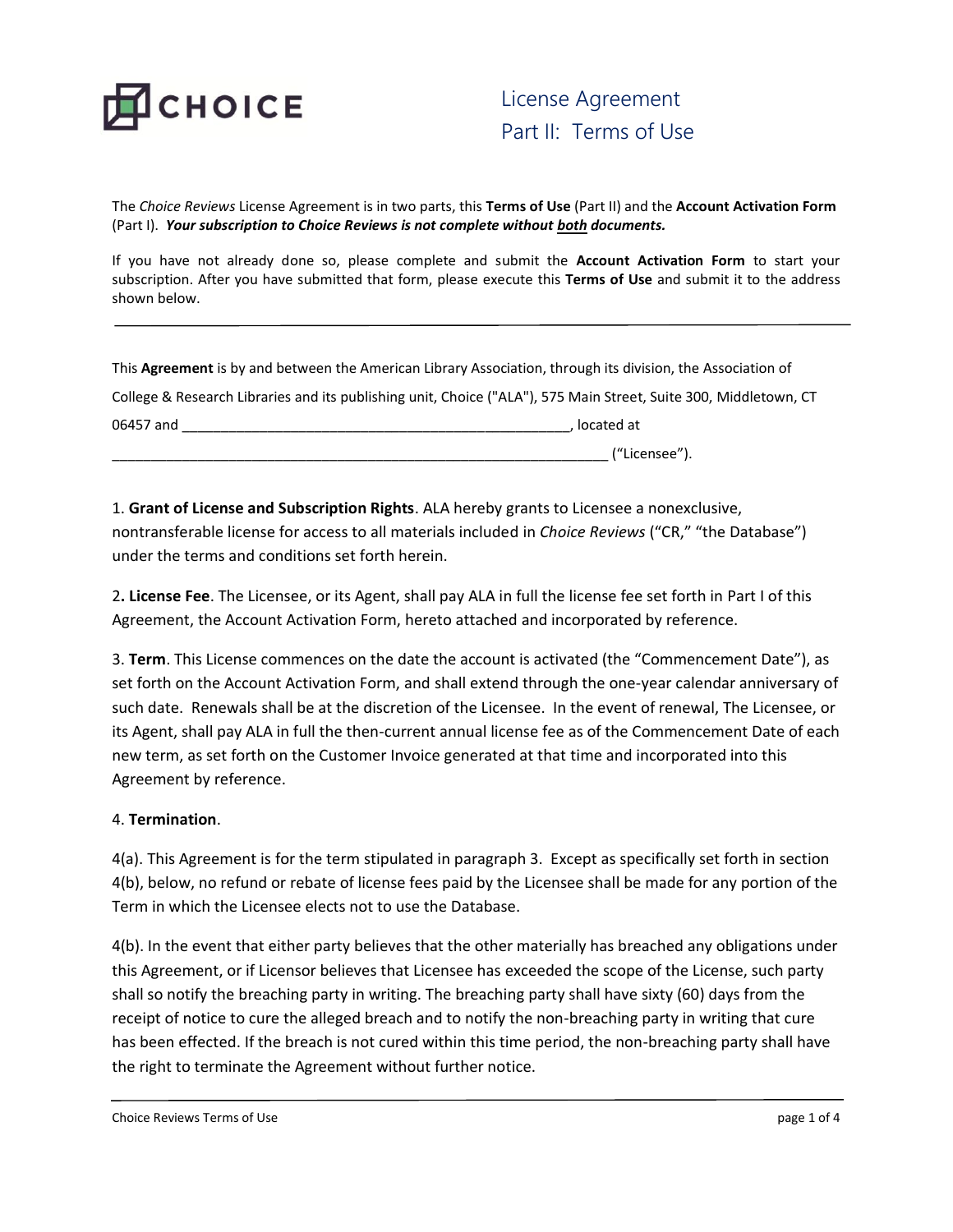Upon Termination of this Agreement for cause by either party, online access to the Database by Licensee and Authorized Users shall be terminated.

In the event of termination for cause by the Licensee, Licensee shall be entitled to a refund of any fees or pro-rata portion thereof paid to ALA by Licensee for any remaining period of the Agreement from the date of termination.

5. **Authorized Users**. The license granted hereunder is for the unlimited use of the user community at the Licensee's Site(s) listed on the Account Activation Form. For the purposes of this Agreement, a Site shall be defined as (a) a building or geographically continuous campus having a single physical address, and (b) affiliated buildings or facilities located within the same city as the main campus. For the avoidance of doubt, branch campuses, regional campuses, extension campuses (for universities) or branch libraries (for public libraries) are considered separate Sites, *provided that they have separate physical libraries,* and are subject to additional licensee fees on a per-site basis.

This License extends only to the Licensee and to Authorized Users individually and may not be transferred to, or extended to, others. For purposes of this Agreement, "Authorized Users" means fulland part-time students and employees (including faculty, staff, affiliated researchers and independent contractors) of Licensee and the institution of which it is a part, regardless of the physical location of such persons, and who are ordinarily permitted to access the Licensee's institution's network from within the Library Premises or from such other places where Authorized Users work or study and who have been issued by the Licensee or the Licensee's institution a password or other authentication.

Individuals employed by an administratively distinct and geographically noncontiguous campus or site, or who are affiliated with any organization not administratively part of the Licensee's institution, e.g. any commercial organization, non-profit organization, or governmental unit administratively distinct from the Licensee, may not be treated as Authorized Users under this License, save that Authorized Users shall also include patrons not affiliated with Licensee who are physically present at Licensee's site(s) ("walk-ins"). Authorized Users shall be identified and authenticated by the use of Internet Protocol ("IP") addresses provided to ALA by Licensee or by other mutually agreeable means. Licensee shall be responsible for verifying the status of all Authorized Users and shall cooperate with ALA in the implementation of additional security procedures as they are developed.

6. **Permitted Uses**. The Licensee and Authorized Users are permitted online access to the Database and may retrieve, display, save, or print text or search results or other information from CR solely for the private use, instructional use, reserve use, or research of the Licensee or Authorized Users. All other uses are prohibited without specific permission of the ALA, including but not limited to: (a) printing of multiple copies except for reserve use or for instructional use (provided no charge is made for the copies), (b) reprinting for publication, including course packs; or Web publication, (c) commercial or promotional use (i.e., use in connection with activities intended to generate revenue other than tuition), or (d) the systematic making of print or electronic copies for transmission to persons or institutions other than Licensee or Authorized Users. Nothing in this Agreement shall limit the rights of the Licensee or its Authorized Users to exercise its rights pursuant to the U.S. Copyright Act, including, but not limited to, Sections 107 and 108. All other rights not expressly granted are reserved to ALA. The Licensee and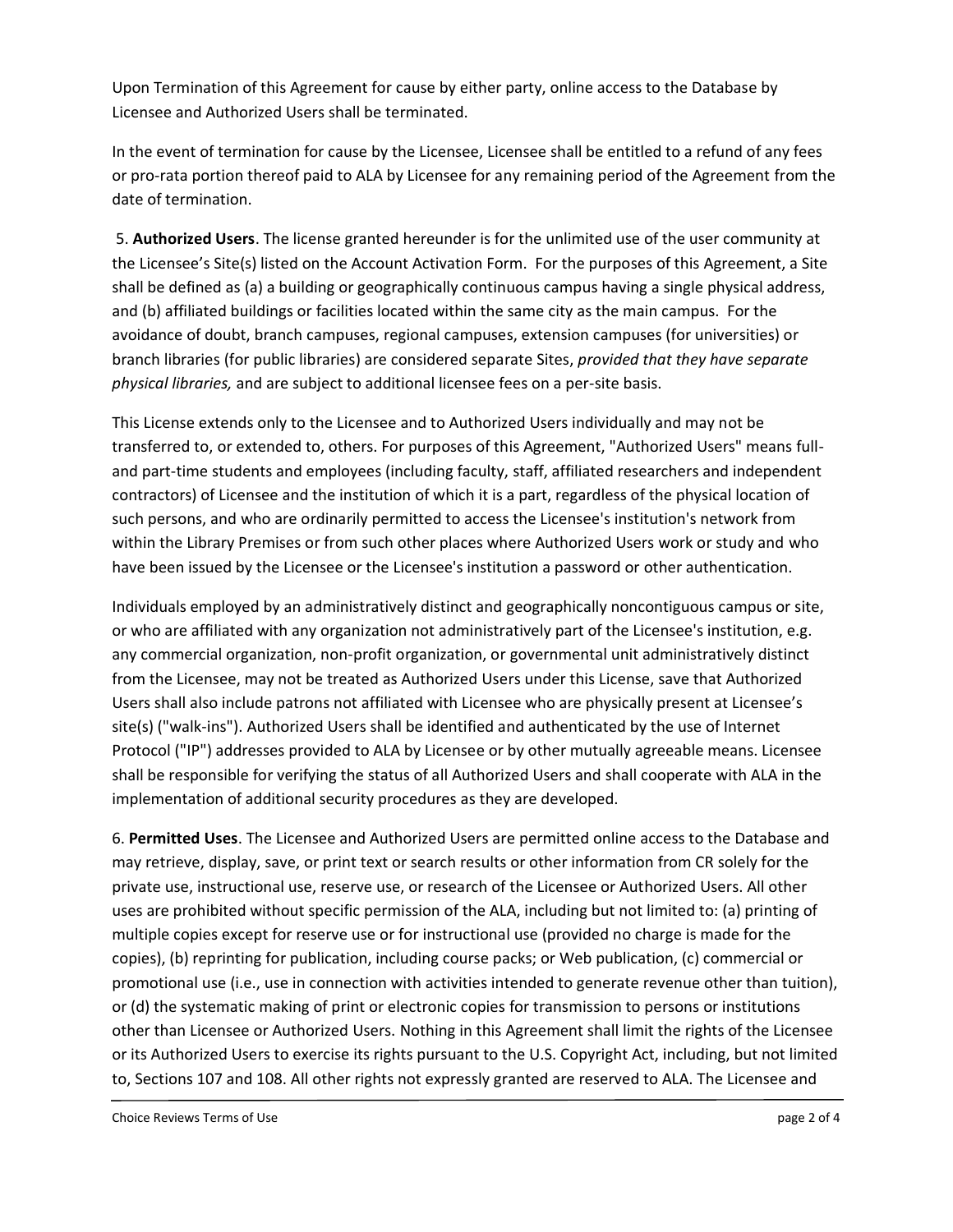Authorized Users may only use this online access in a way that conforms with all applicable law and regulations, and may not alter or modify any content.

7**. Copyright**. *Choice Reviews* and Choice are copyrighted by ALA and are subject to all applicable copyright, database protection, and other rights of the stated owner and publisher under the laws of the United States and other countries. Copyright notices may not be removed, obscured, or modified in any way.

8. **Failure of Performance**. Following online access approval, the Licensee and Authorized Users will be permitted to attempt online access to the Database at any time. ALA, however, will not be liable for any delay, down time, transmission error, software or equipment incompatibilities, force majeure, or other failure of performance.

9. **Disclaimer of Warranties; Limitation of Liability; Indemnification**. ALA warrants that it is entitled to grant the License granted in this Agreement and is authorized to execute this Agreement. EXCEPT AS SET FORTH IN THE PRECEDING SENTENCE, ALA MAKES NO WARRANTY OR REPRESENTATION OF ANY KIND, EXPRESS OR IMPLIED, WITH RESPECT TO CHOICE REVIEWS, INCLUDING THE QUALITY, ORIGINALITY, SUITABILITY, SEARCHABILITY, OPERATION, PERFORMANCE, MERCHANTABILITY, OR FITNESS FOR A PARTICULAR PURPOSE. ALA SHALL NOT BE LIABLE FOR: EXEMPLARY, SPECIAL, INDIRECT, INCIDENTAL, CONSEQUENTIAL, OR OTHER DAMAGES ARISING OUT OF OR IN CONNECTION WITH THE SUBSCRIPTION OR LICENSE GRANTED HEREUNDER, THE USE OR INABILITY TO USE THE DATABASE, ALA's PERFORMANCE UNDER THIS AGREEMENT, TERMINATION OF THIS AGREEMENT, OR THE LOSS OF DATA, BUSINESS, OR GOODWILL, EVEN IF ALA IS ADVISED OR AWARE OF THE POSSIBILITY OF SUCH DAMAGES. IN NO EVENT SHALL THE TOTAL AGGREGATE LIABILITY OF ALA FOR ANY CLAIMS, LOSSES OR DAMAGES ARISING OUT OF ANY BREACH OR TERMINATION OF THIS AGREEMENT EXCEED THE TOTAL AMOUNT PAID BY THE LICENSEE TO ALA FOR THE LICENSE FEE FOR THE CURRENT YEAR IN WHICH SUCH CLAIM, LOSS OR DAMAGE OCCURRED, WHETHER IN CONTRACT, TORT OR OTHERWISE, INCLUDING WITHOUT LIMITATION, CLAIMS DUE TO NEGLIGENCE.

The Licensee shall use reasonable endeavors to: a) notify all Authorized Users of the importance of respecting the intellectual property rights in the Licensed Materials; b) notify Authorized Users of the terms and conditions of this license and take steps to protect the Licensed Materials from unauthorized use or other breach of this License; and c) ensure that only Authorized Users are permitted access to the Licensed Materials. Upon becoming aware of any unauthorized use or other breach, Licensee shall immediately notify ALA and take all reasonable and appropriate steps, including disciplinary action, both to ensure that such activity ceases and to prevent any recurrence.

Licensee agrees to Indemnify and hold ALA harmless from and against any loss, damage, costs, liability and expenses (including reasonable legal and professional fees) arising out of any claim or legal action taken against ALA related to or in any way connected with any use of the Licensed Materials by the Licensee or Authorized Users or any failure by the Licensee to perform its obligations in relation to this License, provided that nothing in this License shall make the Licensee liable for breach of the terms of the License by any Authorized User provided that the Licensee did not cause, knowingly assist or condone the continuation of such breach after becoming aware of an actual breach having occurred.